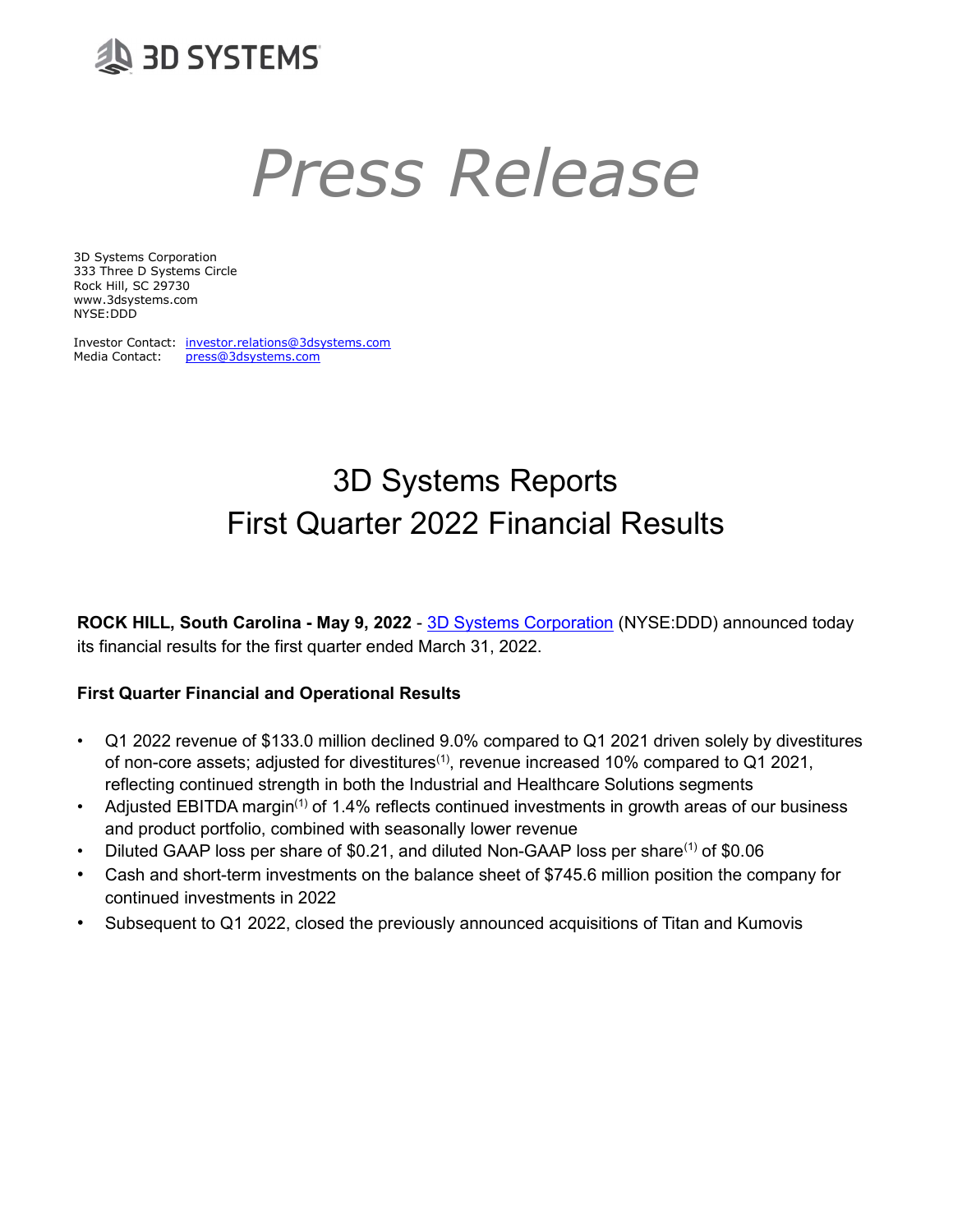|                                                      | <b>Quarter Ended March 31,</b> |             |     |       |
|------------------------------------------------------|--------------------------------|-------------|-----|-------|
| (in millions, expect per share data)                 |                                | 2022        |     | 2021  |
| Revenue                                              | \$                             | $133.0$ \$  |     | 146.1 |
| Operating loss                                       | \$                             | $(23.2)$ \$ |     | (2.0) |
| Net (loss) income                                    | \$                             | $(26.8)$ \$ |     | 45.2  |
| Net (loss) income per share - basic                  | \$                             | $(0.21)$ \$ |     | 0.37  |
| Net (loss) income per share - diluted                | \$                             | $(0.21)$ \$ |     | 0.36  |
|                                                      |                                |             |     |       |
| Non-GAAP measures for year-over-year comparisons (1) |                                |             |     |       |
| Non-GAAP operating (loss) income                     | \$                             | $(3.9)$ \$  |     | 13.1  |
| Non-GAAP net (loss) income                           | \$                             | $(7.2)$ \$  |     | 20.9  |
| Non-GAAP (loss) income per share - basic             | \$                             | $(0.06)$ \$ |     | 0.17  |
| Non-GAAP (loss) income per share - diluted           | \$                             | $(0.06)$ \$ |     | 0.17  |
| <b>Adjusted EBITDA</b>                               | \$                             | 1.9         | -\$ | 19.8  |

(1)See "Presentation of Information in this Press Release" below for a description and the Appendix for reconciliation of non-GAAP revenue, operating income (loss), net income (loss) and basic and diluted income (loss) per share to the most closely comparable GAAP measure

#### Summary Comments on Results

Commenting on the results, President and CEO, Dr. Jeffrey Graves said, "I'm pleased that, despite its many challenges, including significant supply-chain pressures, heightened inflation, the ongoing pandemic and geopolitical tensions arising from the Russian invasion of Ukraine, we experienced continued strong demand for our products and services throughout the first quarter. Because we believe that this demand, driven by new production applications of additive technology will be sustained, we are continuing to invest heavily in new product development, along with improvements in our core infrastructure that are necessary to support sustained double-digit organic growth in the years ahead."

Dr. Graves continued, "With our organization now fully centered on our two business units, Healthcare and Industrial Solutions, we are focused on offering the strongest and most complete portfolio of additive manufacturing technologies, brought together with the most knowledgeable and creative engineering teams, to solve the most valuable production application needs of our customers. The effectiveness of this approach, which differentiates us in our industry, was demonstrated in the first quarter with revenue growth in our core businesses of 10% when adjusted for divestitures. This growth was led by our Industrial Solutions business, which delivered over 15% revenue growth year-over-year when adjusted for divestitures, reflecting the increased adoption of additive solutions in production environments across the world's manufacturing community. Additionally, we also experienced solid revenue growth within our Healthcare segment when adjusted for divestitures, albeit at a slower pace due to supply chain disruptions and the impact of a new product introduction."

Dr. Graves summarized, "As we now move fully into 2022, there are clear challenges that all companies are facing, the duration of which is unknown. However, I am very encouraged by the resiliency of demand that we continue to see for new production applications of additive manufacturing, driven in part by these same challenges, in combination with the success customers are experiencing as they increasingly move toward full implementation in production-scale environments. With our industry-leading breadth of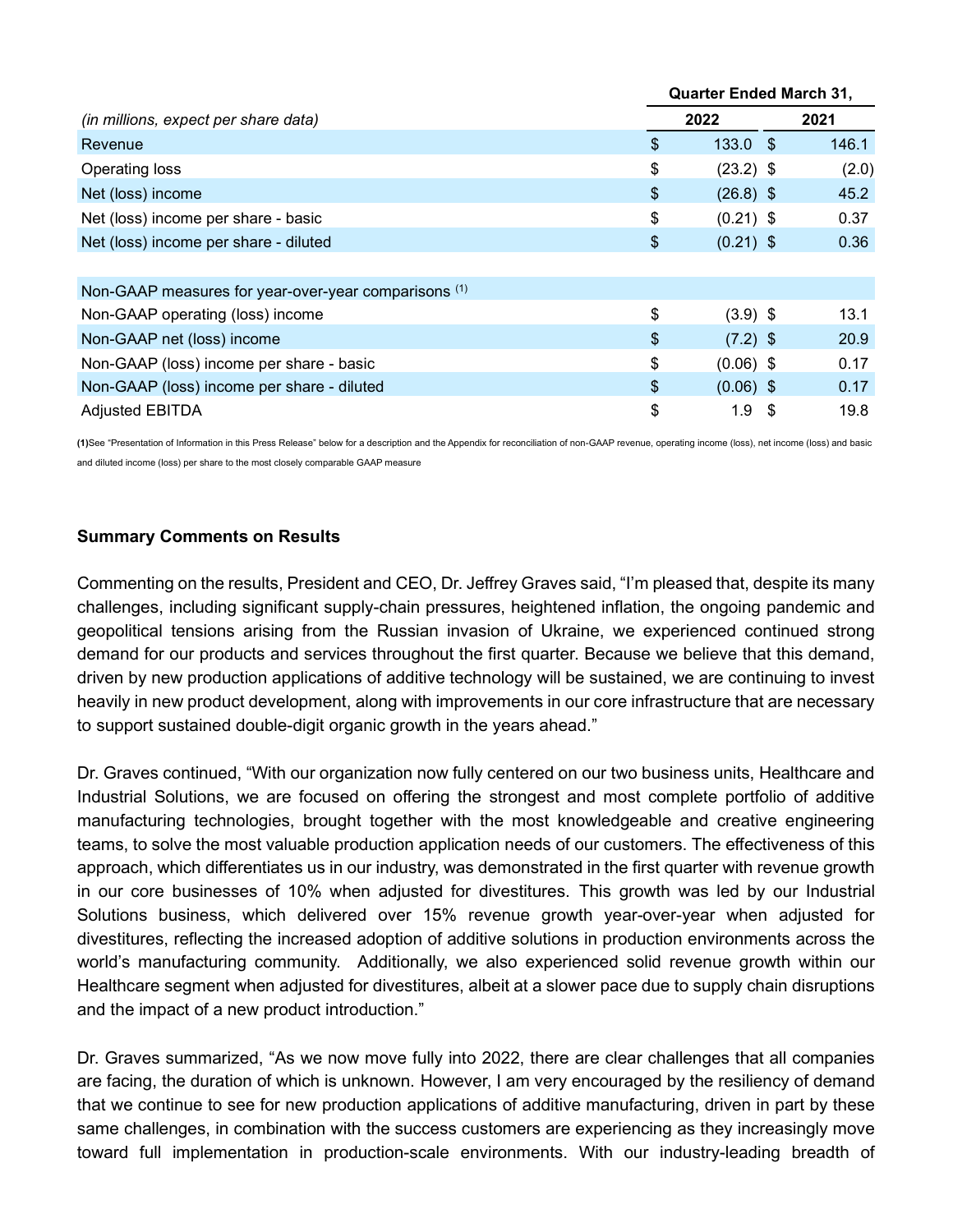technology solutions and application expertise, I believe we are well positioned to meet our customers' needs and create value for all of our stakeholders."

#### Summary of First Quarter Results

Revenue for the first quarter of 2022 decreased 9.0% to \$133.0 million, solely as a result of businesses divested during 2021. Compared to the fourth quarter of 2021, company revenue decreased 11.9% due to seasonality in the business. When excluding revenue from divestitures, the business grew 10% over the same period last year. The strong divestiture-adjusted revenue growth is primarily attributed to increased product and service demand across both business segments. Industrial revenue decreased 6.6% to \$68.7 million compared to the same period last year, however, when adjusted for divestitures, Industrial revenue increased 15.7% year-over-year. Healthcare revenue decreased 11.3% year-over-year to \$64.3 million, compared to the same period last year. Adjusted for divestitures, Healthcare revenue increased 4.6% year-over-year.

GAAP and Non-GAAP gross profit margin<sup>(1)</sup> in the first quarter of 2022 was 40.4% and 40.6%. respectively, compared to 44.0% for both in the same period last year. Gross profit margin decreased due to year over year product mix changes primarily as a result of divestitures and supply chain pressures.

Operating expenses increased 16.4% to \$77.0 million in the first quarter of 2022, compared to the same period a year ago, primarily due to expenses from acquisitions and increased investments in product development and core infrastructure to drive future growth. On a non-GAAP basis, operating expenses<sup>(1)</sup> were \$57.8 million, a 13.0% increase from the first quarter of the prior year. The higher non-GAAP operating expenses reflect spending in targeted areas to support future growth, including expenses from acquired companies, research and development, and bad debt expense due to heightened geopolitical activity.

#### Updating 2022 Outlook

3D Systems is narrowing its full-year 2022 guidance. The company now expects revenue to be within a range of \$580 million and \$625 million. The company expects non-GAAP gross margins to be between 40% to 43%. Given the company's planned investment profile, the company now expects non-GAAP operating expenses to be between \$235 million and \$250 million. This 2022 guidance assumes no significant changes in macroeconomic events that could negatively impact our business, such as COVID-19, geopolitical events, or other factors that could impact either demand or disrupt our supply chain.

#### Financial Liquidity

At March 31, 2022, the company had cash and short-term investments on hand of \$745.6 million. Cash and short-term investments have increased \$613.2 million since March 31, 2021, driven primarily by net proceeds from divestitures of \$366.7 million, \$446.5 million of proceeds from the issuance of convertible notes, and cash generated from operations of \$4.6 million, partially offset by capital expenditures and payments for 2021 acquisitions. On April 1, 2022, we completed the acquisitions of Kumovis GmbH ("Kumovis") and Titan Additive LLC ("Titan") for a combined all cash purchase price of \$80 million, before customary closing adjustments. The purchase price was funded with cash on hand.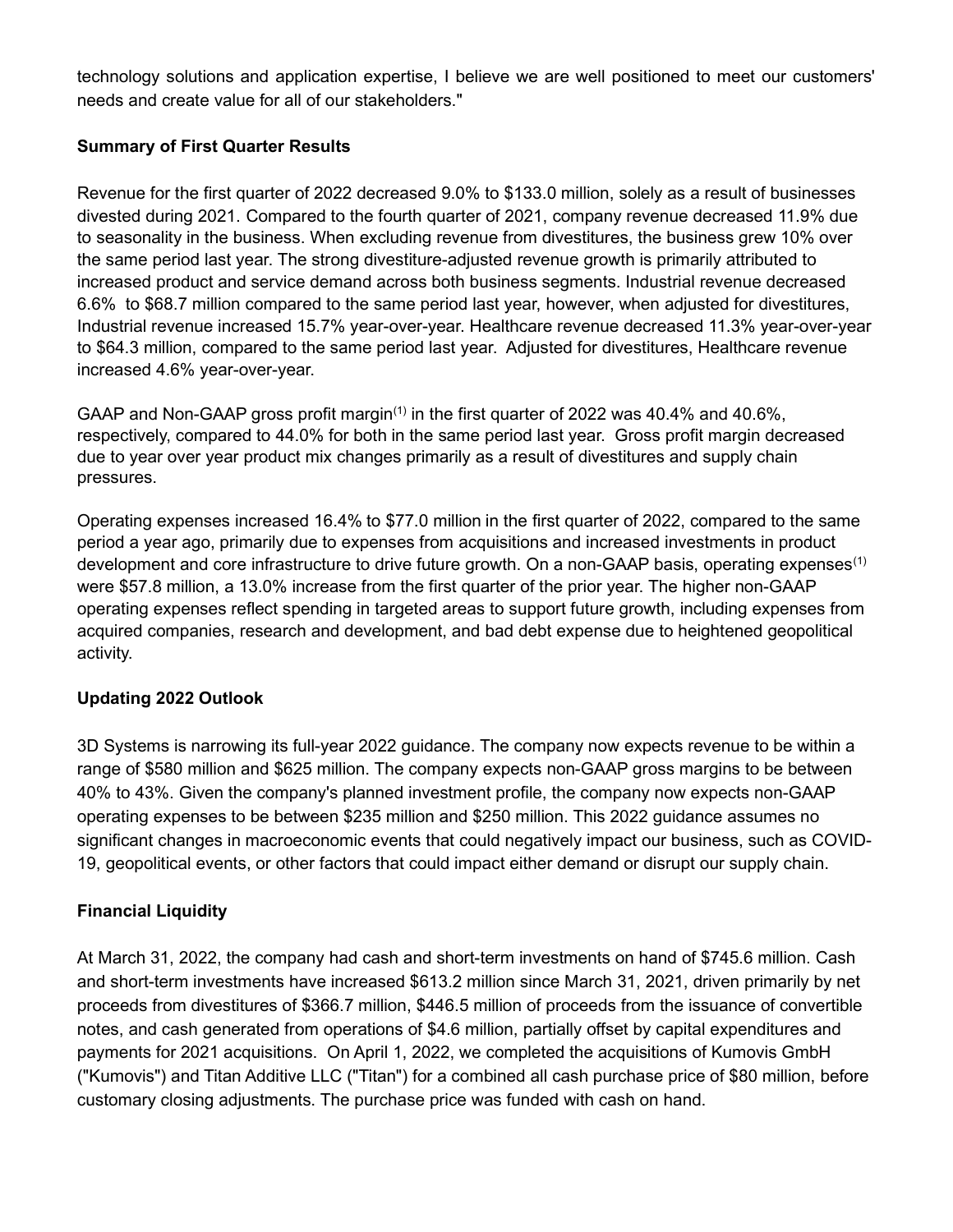#### Q1 2022 Conference Call and Webcast

3D Systems will host a conference call and simultaneous webcast to discuss these results tomorrow morning, which may be accessed as follows:

Date: Tuesday, May 10, 2022 Time: 8:30 a.m. Eastern Time Listen via webcast: www.3dsystems.com/investor Participate via telephone: 201-689-8345

A replay of the webcast will be available approximately two hours after the live presentation at www.3dsystems.com/investor.

#### Forward-Looking Statements

Certain statements made in this release that are not statements of historical or current facts are forwardlooking statements within the meaning of the Private Securities Litigation Reform Act of 1995. Forwardlooking statements involve known and unknown risks, uncertainties and other factors that may cause the actual results, performance or achievements of the company to be materially different from historical results or from any future results or projections expressed or implied by such forward-looking statements. In many cases, forward looking statements can be identified by terms such as "believes," "belief," "expects," "may," "will," "estimates," "intends," "anticipates" or "plans" or the negative of these terms or other comparable terminology. Forward-looking statements are based upon management's beliefs, assumptions and current expectations and may include comments as to the company's beliefs and expectations as to future events and trends affecting its business and are necessarily subject to uncertainties, many of which are outside the control of the company. The factors described under the headings "Forward-Looking Statements" and "Risk Factors" in the company's periodic filings with the Securities and Exchange Commission, as well as other factors, could cause actual results to differ materially from those reflected or predicted in forward-looking statements. Although management believes that the expectations reflected in the forward-looking statements are reasonable, forwardlooking statements are not, and should not be relied upon as a guarantee of future performance or results, nor will they necessarily prove to be accurate indications of the times at which such performance or results will be achieved. The forward-looking statements included are made only as the date of the statement. 3D Systems undertakes no obligation to update or revise any forward-looking statements made by management or on its behalf, whether as a result of future developments, subsequent events or circumstances or otherwise, except as required by law.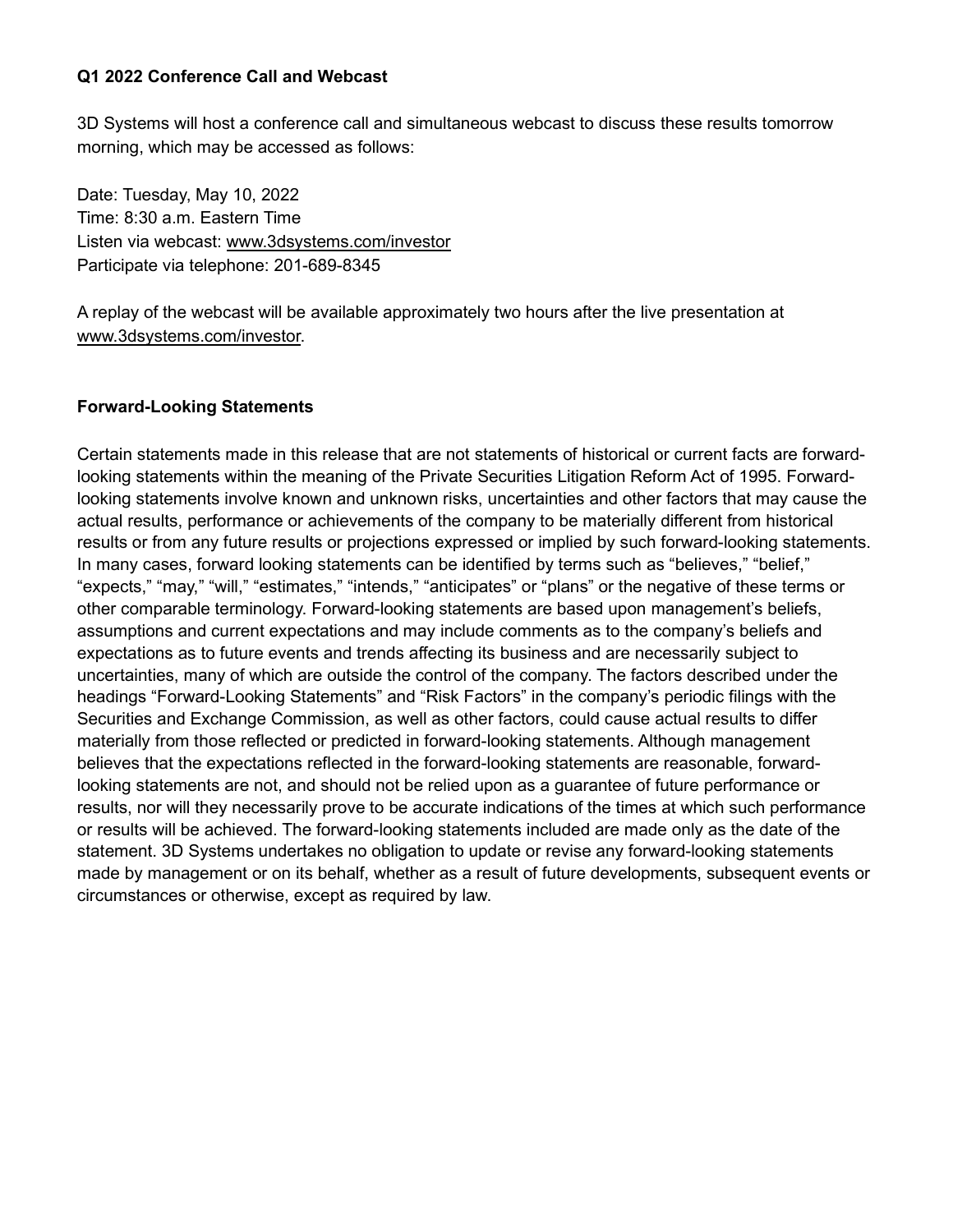#### Presentation of Information in this Press Release

3D Systems reports its financial results in accordance with GAAP. Management also reviews and reports certain non-GAAP measures, including: non-GAAP revenue, non-GAAP Gross profit, non-GAAP Gross profit margin, non-GAAP Operating expenses, non-GAAP Operating (loss)/income, non-GAAP Interest and other income/(expense), net, non-GAAP Net income (loss), non-GAAP Basic and Diluted Income (Loss) per Share, adjusted EBITDA and adjusted EBITDA Margin. These non-GAAP measures exclude certain special items that management does not view as part of 3D Systems' underlying results as they may be highly variable, may be unusual or infrequent, are difficult to predict and can distort underlying business trends and results. Management believes that the non-GAAP measures provide useful additional insight into underlying business trends and results and provide a more meaningful comparison of period-over-period results. Additionally, management uses the non-GAAP measures for planning, forecasting and evaluating business and financial performance, including allocating resources and evaluating results relative to employee compensation targets. 3D Systems' non-GAAP measures are not calculated in accordance with or as required by GAAP and may not be calculated the same as similarly titled measures used by other companies. These non-GAAP measures should thus be considered as supplemental in nature and not considered in isolation or as a substitute for the related financial information prepared in accordance with GAAP.

To calculate the non-GAAP measures, 3D Systems excludes the impact of the following items:

- amortization of intangible assets, a non-cash expense, as 3D Systems' intangible assets were primarily acquired in connection with business combinations;
- costs incurred in connection with acquisitions and divestitures, such as legal, consulting and advisory fees;
- stock-based compensation expenses, a non-cash expense;
- restructuring charges (cost optimization plans), impairment charges, including goodwill, divestiture gains or losses, and severance charges pertaining to senior level employees;
- certain compensation expense related to the 2021 Volumetric acquisition; and
- revenue from divestitures included in comparable periods necessary to calculate revenue growth excluding the impact of divestitures

Amortization of intangibles, acquisition and divestiture related costs are excluded from non-GAAP measures as the timing and magnitude of business combination transactions are not predictable, can vary significantly from period to period and the purchase price allocated to amortizable intangible assets and the related amortization period are unique to each acquisition. Amortization of intangible assets will recur in future periods until such intangible assets have been fully amortized. While intangible assets contribute to the Company's revenue generation, the amortization of intangible assets does not directly relate to the sale of the Company's products or services. Additionally, intangible asset amortization expense typically fluctuates based on the size and timing of the Company's acquisition activity. Accordingly, the Company believes excluding the amortization of intangible assets enhances the Company's and investors' ability to compare the Company's past financial performance with its current performance and to analyze underlying business performance and trends. Although stock-based compensation is a key incentive offered to certain of our employees, we continue to evaluate our business performance excluding stock-based compensation; therefore, it is excluded from non-GAAP measures. Stock-based compensation expenses will recur in future periods. Restructuring charges (cost optimization plans), impairment charges, including goodwill, divestiture gains or losses, and severance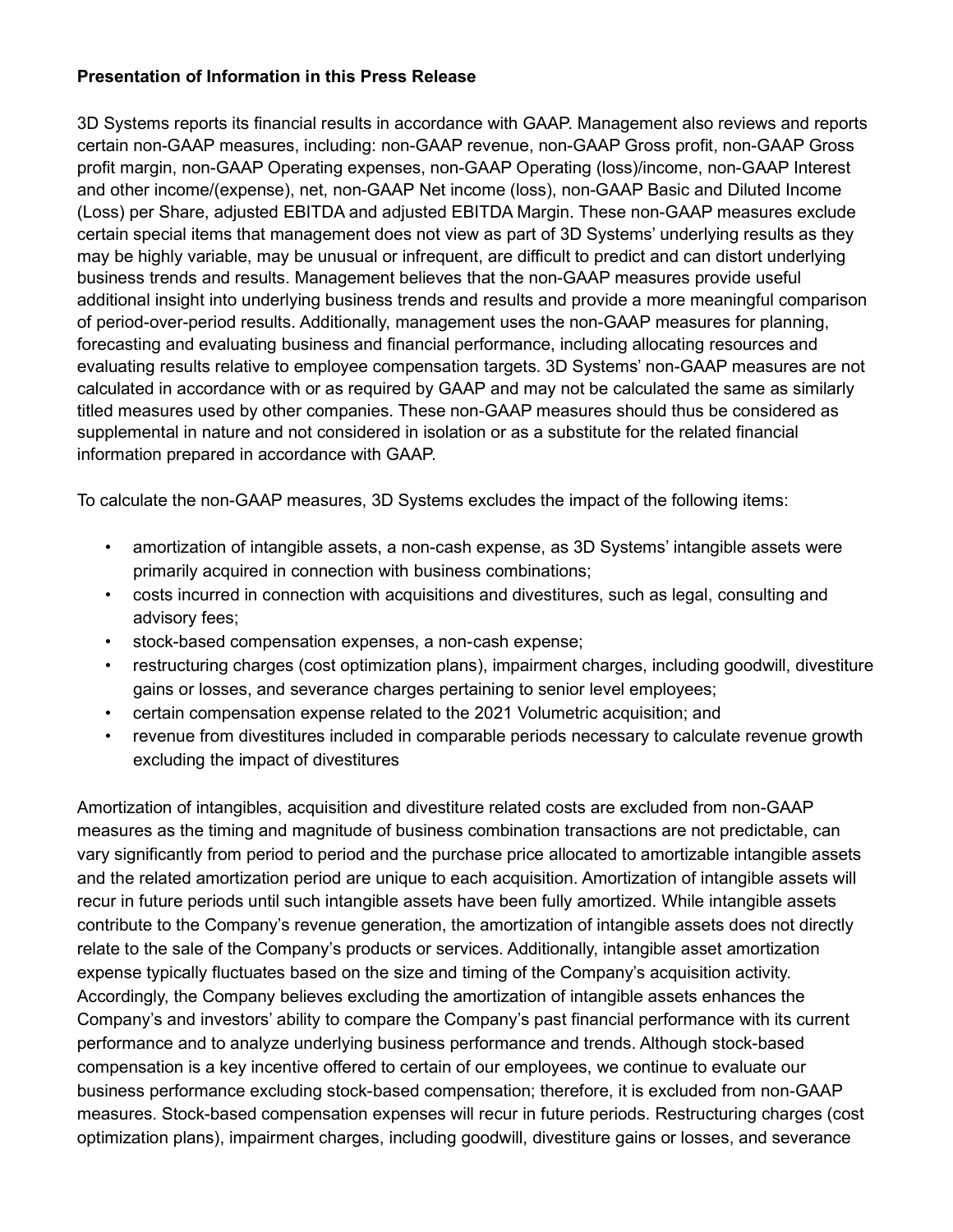charges pertaining to senior level employees, are excluded from non-GAAP measures as the frequency and magnitude of these activities may vary widely from period to period. Additionally, impairment charges, including goodwill, are non-cash. Furthermore, 3D Systems excludes contingent consideration recorded as compensation expense related to the 2021 Volumetric acquisition from non-GAAP measures as management evaluates financial performance excluding this expense, which is viewed by management as similar to acquisition consideration.

The matters discussed above are tax effected, as applicable, in calculating non-GAAP net income and basic and diluted earnings per share.

Non-GAAP revenue as defined in this earnings release is as reported revenue less revenue from businesses divested in 2021.

Adjusted EBITDA, defined as net income, plus income tax (provision)/benefit, interest and other income/(expense), net, stock-based compensation expense, amortization of intangibles, depreciation expense and other non-recurring and/or non-cash items all as described above, is used by management to evaluate performance and helps measure financial performance period-over-period.

A reconciliation of GAAP to non-GAAP financial measures is provided in the accompanying schedules.

3D Systems does not provide forward-looking guidance for certain measures on a GAAP basis. The company is unable to provide a quantitative reconciliation of forward-looking non-GAAP gross margins and non-GAAP operating expenses to the most directly comparable forward-looking GAAP measures without unreasonable effort because certain items, including legal, acquisition expenses, stockcompensation expense, intangible amortization expense, restructuring expenses, and goodwill impairment, are difficult to predict and estimate. These items are inherently uncertain and depend on various factors, many of which are beyond the company's control, and as such, any associated estimate and its impact on GAAP performance could vary materially.

#### About 3D Systems

More than 30 years ago, 3D Systems brought the innovation of 3D printing to the manufacturing industry. Today, as the leading Additive Manufacturing solutions partner, we bring innovation, performance, and reliability to every interaction - empowering our customers to create products and business models never before possible. Thanks to our unique offering of hardware, software, materials and services, each application-specific solution is powered by the expertise of our application engineers who collaborate with customers to transform how they deliver their products and services. 3D Systems' solutions address a variety of advanced applications in Healthcare and Industrial markets such as Medical and Dental, Aerospace & Defense, Automotive and Durable Goods. More information on the company is available at www.3dsystems.com

Investor Contact: investor.relations@3dsystems.com Media Contact: press@3dsystems.com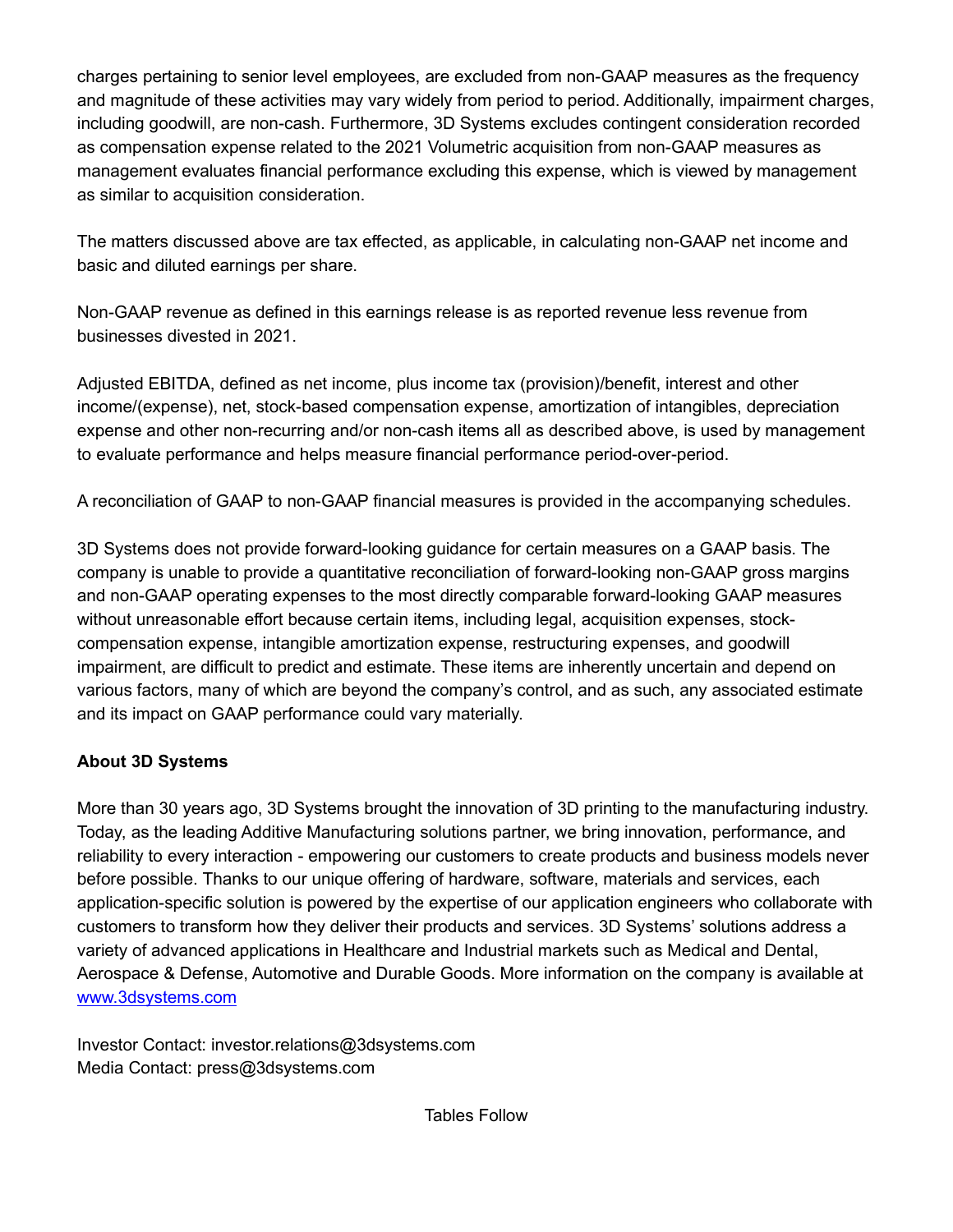#### 3D Systems Corporation Unaudited Condensed Consolidated Balance Sheets March 31, 2022 and December 31, 2021

| (In thousands, except par value)                                                       |                    | March 31, 2022<br>(unaudited) |               | December 31,<br>2021 |  |
|----------------------------------------------------------------------------------------|--------------------|-------------------------------|---------------|----------------------|--|
| <b>ASSETS</b>                                                                          |                    |                               |               |                      |  |
| Current assets:                                                                        |                    |                               |               |                      |  |
| Cash and cash equivalents                                                              | $\mathbf{\hat{S}}$ | 389.270                       | $\mathbf{s}$  | 789.657              |  |
| Short-term investments                                                                 |                    | 356,340                       |               |                      |  |
| Accounts receivable, net of reserves — \$3,464 and \$2,445                             |                    | 100.341                       |               | 106.540              |  |
| <b>Inventories</b>                                                                     |                    | 101.647                       |               | 92.887               |  |
| Prepaid expenses and other current assets                                              |                    | 40.130                        |               | 42.653               |  |
| Total current assets                                                                   |                    | 987.728                       |               | 1.031.737            |  |
| Property and equipment, net                                                            |                    | 54.827                        |               | 57.257               |  |
| Intangible assets, net                                                                 |                    | 46.205                        |               | 45.835               |  |
| Goodwill                                                                               |                    | 340.695                       |               | 345.588              |  |
| Right of use assets                                                                    |                    | 44.440                        |               | 46.356               |  |
| Deferred income tax asset                                                              |                    | 4.548                         |               | 5.054                |  |
| Other assets                                                                           |                    | 28.120                        |               | 17.272               |  |
| <b>Total assets</b>                                                                    | $\mathcal{S}$      | 1.506.563                     | $\mathcal{S}$ | 1.549.099            |  |
| <b>LIABILITIES AND EQUITY</b>                                                          |                    |                               |               |                      |  |
| Current liabilities:                                                                   |                    |                               |               |                      |  |
| Current right of use liabilities                                                       |                    | 8.299                         |               | 8.344                |  |
| Accounts navable                                                                       |                    | 57.347                        |               | 57.366               |  |
| Accrued and other liabilities                                                          |                    | 46.258                        |               | 76.994               |  |
| Customer deposits                                                                      |                    | 5.314                         |               | 7.281                |  |
| Deferred revenue                                                                       |                    | 33.020                        |               | 28.027               |  |
| Total current liabilities                                                              |                    | 150.238                       |               | 178.012              |  |
| Long-term debt, net of deferred financing costs                                        |                    | 447.534                       |               | 446.859              |  |
| Long-term right of use liabilities                                                     |                    | 45.283                        |               | 47.420               |  |
| Deferred income tax liability                                                          |                    | 2.181                         |               | 2.173                |  |
| Other liabilities                                                                      |                    | 34.451                        |               | 32.254               |  |
| <b>Total liabilities</b>                                                               |                    | 679.687                       |               | 706.718              |  |
| Commitments and contingencies                                                          |                    |                               |               |                      |  |
|                                                                                        |                    |                               |               |                      |  |
| Stockholders' equity:                                                                  |                    |                               |               |                      |  |
| Common stock, \$0.001 par value, authorized 220,000 shares; issued 130,365 and 128,375 |                    | 130                           |               | 128                  |  |
| Additional paid-in capital                                                             |                    | 1.519.242                     |               | 1.501.210            |  |
| Accumulated deficit                                                                    |                    | (648.050)                     |               | (621.251)            |  |
| Accumulated other comprehensive loss                                                   |                    | (44, 446)                     |               | (37.706)             |  |
| Total stockholders' equity                                                             |                    | 826,876                       |               | 842.381              |  |

Total liabilities and stockholders' equity the state of the state of the state of the state of the state of the state of the state of the state of the state of the state of the state of the state of the state of the state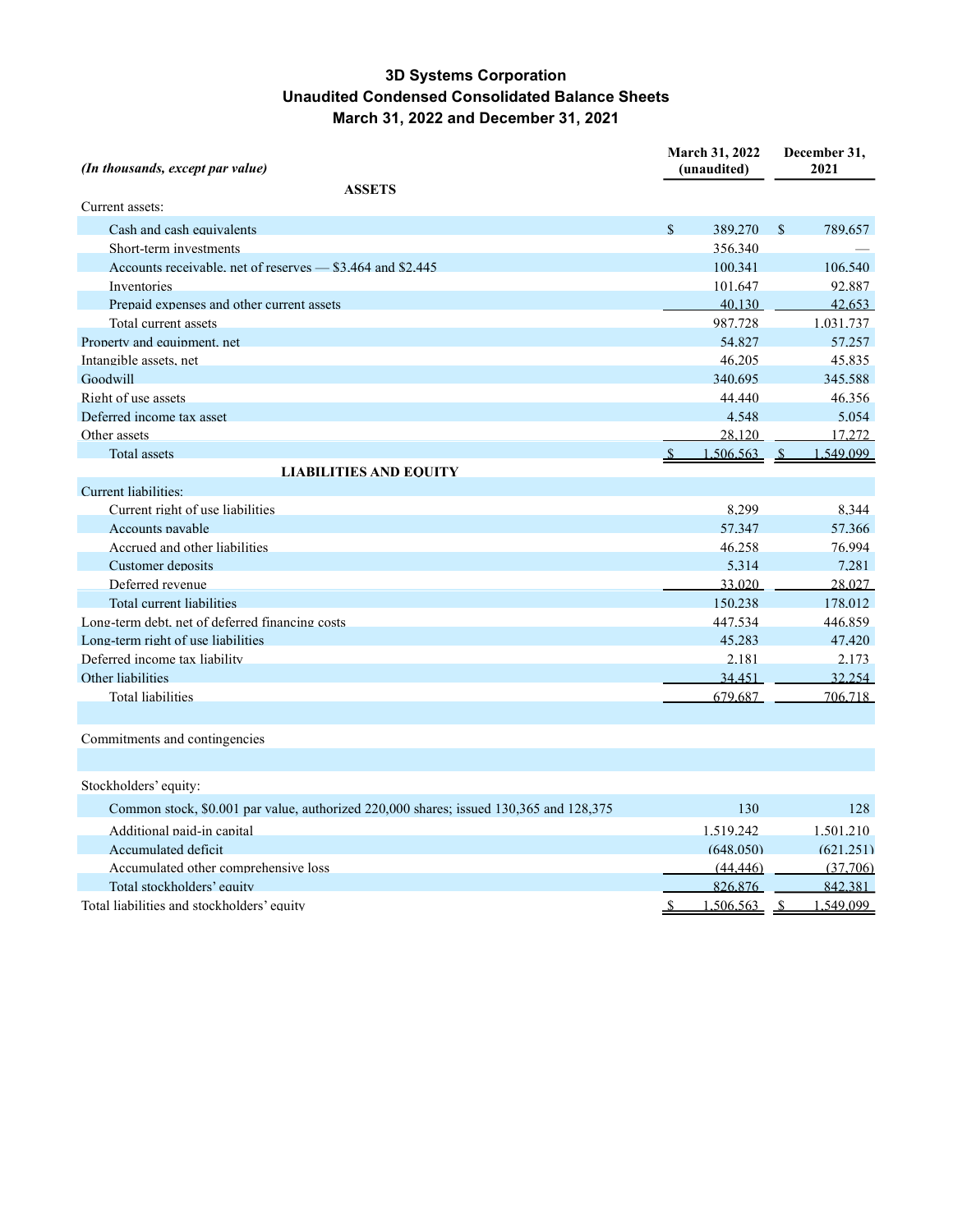#### 3D Systems Corporation Unaudited Condensed Consolidated Statements of Operations Three Months Ended March 31, 2022 and 2021

|                                          |               | Quarter Ended March 31, |         |  |  |  |  |
|------------------------------------------|---------------|-------------------------|---------|--|--|--|--|
| (in thousands, except per share amounts) |               | 2022                    | 2021    |  |  |  |  |
| Revenue:                                 |               |                         |         |  |  |  |  |
| Products                                 | $\mathcal{S}$ | $\mathbb{S}$<br>100,551 | 93,648  |  |  |  |  |
| Services                                 |               | 32,450                  | 52,468  |  |  |  |  |
| Total revenue                            |               | 133,001                 | 146,116 |  |  |  |  |
| Cost of sales:                           |               |                         |         |  |  |  |  |
| Products                                 |               | 58,472                  | 53,364  |  |  |  |  |
| Services                                 |               | 20,734                  | 28,512  |  |  |  |  |
| Total cost of sales                      |               | 79,206                  | 81,876  |  |  |  |  |
| Gross profit                             |               | 53,795                  | 64,240  |  |  |  |  |
| Operating expenses:                      |               |                         |         |  |  |  |  |
| Selling, general and administrative      |               | 55,415                  | 49,600  |  |  |  |  |
| Research and development                 |               | 21,612                  | 16,599  |  |  |  |  |
| Total operating expenses                 |               | 77,027                  | 66,199  |  |  |  |  |
| Loss from operations                     |               | (23, 232)               | (1,959) |  |  |  |  |
| Interest and other (expense) income, net |               | (2, 283)                | 38,853  |  |  |  |  |
| Income (loss) before income taxes        |               | (25,515)                | 36,894  |  |  |  |  |
| (Provision) benefit for income taxes     |               | (1,284)                 | 8,334   |  |  |  |  |
| Net (loss) income                        | <sup>S</sup>  | $(26,799)$ \$           | 45,228  |  |  |  |  |
|                                          |               |                         |         |  |  |  |  |
| Net (loss) income per common share:      |               |                         |         |  |  |  |  |
| Basic                                    | \$            | $(0.21)$ \$             | 0.37    |  |  |  |  |
| Diluted                                  | \$            | $(0.21)$ \$             | 0.36    |  |  |  |  |
|                                          |               |                         |         |  |  |  |  |
| Weighted average shares outstanding:     |               |                         |         |  |  |  |  |
| <b>Basic</b>                             |               | 126,728                 | 121,705 |  |  |  |  |
| Diluted                                  |               | 126,728                 | 125,070 |  |  |  |  |
|                                          |               |                         |         |  |  |  |  |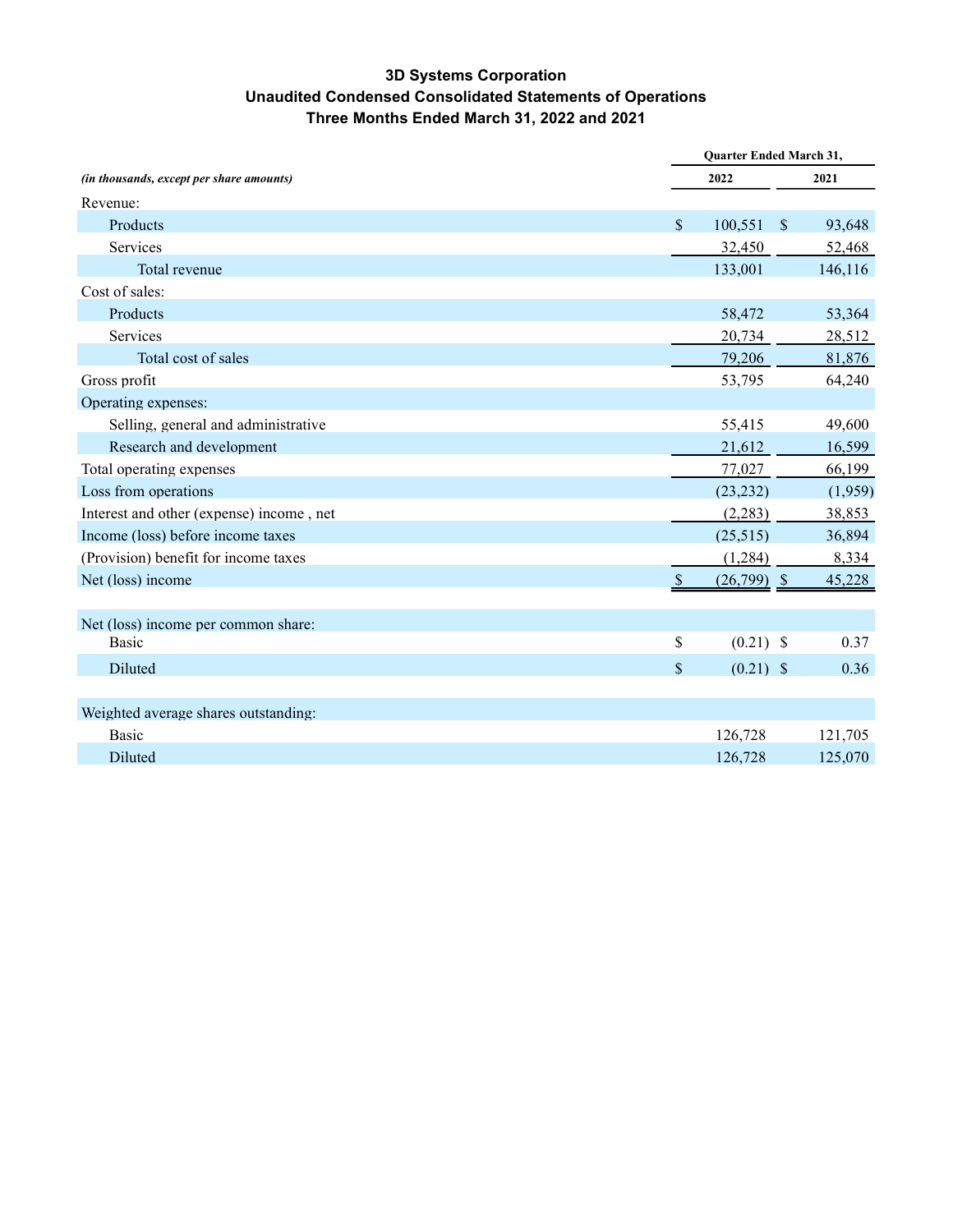#### 3D Systems Corporation Unaudited Condensed Consolidated Statements of Cash Flows Three Months Ended March 31, 2022 and 2021

|                                                                                                    | <b>Ouarter Ended March 31.</b> |            |     |           |  |  |
|----------------------------------------------------------------------------------------------------|--------------------------------|------------|-----|-----------|--|--|
| (in thousands)                                                                                     |                                | 2022       |     | 2021      |  |  |
| Cash flows from operating activities:                                                              |                                |            |     |           |  |  |
| Net (loss) income                                                                                  | $\mathbf{s}$                   | (26,799)   | -\$ | 45,228    |  |  |
| Adjustments to reconcile net (loss) income to net cash (used in) provided by operating activities: |                                |            |     |           |  |  |
| Depreciation and amortization                                                                      |                                | 9.147      |     | 9.102     |  |  |
| Stock-based compensation                                                                           |                                | 12,658     |     | 11,050    |  |  |
| Unrealized gain on exchange rate                                                                   |                                | (439)      |     |           |  |  |
| Provision for inventory obsolescence and revaluation                                               |                                | (517)      |     |           |  |  |
| Loss on hedge accounting de-designation and termination                                            |                                |            |     | 721       |  |  |
| Provision for bad debts                                                                            |                                | 1,076      |     | (142)     |  |  |
| Loss (Gain) on the disposition of businesses, property, equipment and other assets                 |                                | 137        |     | (39, 401) |  |  |
| Provision (benefit) for deferred income taxes and reserve adjustments                              |                                | 466        |     | (8,889)   |  |  |
| Asset impairment                                                                                   |                                | 40         |     |           |  |  |
| Changes in operating accounts:                                                                     |                                |            |     |           |  |  |
| Accounts receivable                                                                                |                                | 3.173      |     | 15.941    |  |  |
| <b>Inventories</b>                                                                                 |                                | (8,822)    |     | 2,699     |  |  |
| Prepaid expenses and other current assets                                                          |                                | 2,225      |     | (2,303)   |  |  |
| Accounts payable                                                                                   |                                | 277        |     | 1,665     |  |  |
| Deferred revenue and customer deposits                                                             |                                | 1.901      |     | 1,552     |  |  |
| Accrued and other liabilities                                                                      |                                | (8,679)    |     | (17, 491) |  |  |
| All other operating activities                                                                     |                                | (969)      |     | 8,721     |  |  |
| Net cash (used in) provided by operating activities                                                |                                | (15, 125)  |     | 28,453    |  |  |
| Cash flows from investing activities:                                                              |                                |            |     |           |  |  |
| Purchases of property and equipment                                                                |                                | (4,079)    |     | (3,878)   |  |  |
| Purchases of short-term investments                                                                |                                | (366,005)  |     |           |  |  |
| Sales and maturities of short-term investments                                                     |                                | 6,170      |     |           |  |  |
| Proceeds from sale of assets and businesses, net of cash                                           |                                |            |     | 54,747    |  |  |
| Acquisitions and other investments, net                                                            |                                | (9, 335)   |     |           |  |  |
| Other investing activities                                                                         |                                | 40         |     | (306)     |  |  |
| Net cash (used in) provided by investing activities                                                |                                | (373, 209) |     | 50,563    |  |  |
| Cash flows from financing activities:                                                              |                                |            |     |           |  |  |
| Renayment of borrowings/long-term debt                                                             |                                |            |     | (21, 392) |  |  |
| Purchase of noncontrolling interest                                                                |                                | (2,300)    |     | (4,000)   |  |  |
| Payments related to net-share settlement of stock-based compensation                               |                                | (10,052)   |     | (2,749)   |  |  |
| Other financing activities                                                                         |                                | (166)      |     | (196)     |  |  |
| Net cash used in financing activities                                                              |                                | (12,518)   |     | (28, 337) |  |  |
| Effect of exchange rate changes on cash, cash equivalents and restricted cash                      |                                | 464        |     | (2, 434)  |  |  |
| Net increase (decrease) in cash, cash equivalents and restricted cash                              |                                | (400, 388) |     | 48,245    |  |  |
| Cash, cash equivalents and restricted cash at the beginning of the period                          |                                | 789,970    |     | 84,711    |  |  |
| Cash, cash equivalents and restricted cash at the end of the period                                | \$                             | 389,582    | \$  | 132,956   |  |  |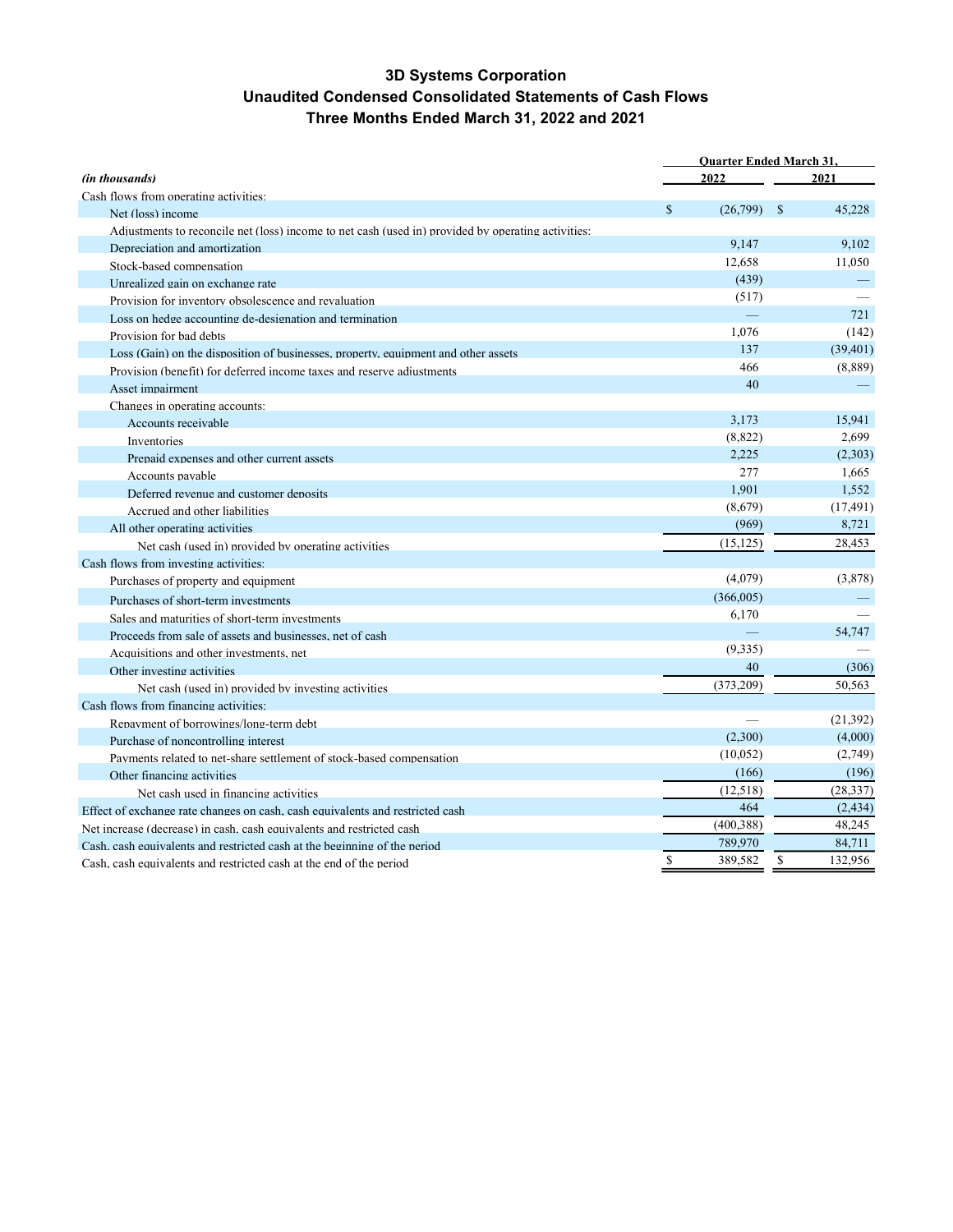#### Appendix 3D Systems Corporation Unaudited Reconciliations of GAAP to Non-GAAP Measures Three Months Ended March 31, 2022 and 2021

|                                                                                          |    |             |               |                                                         |      | <b>Ouarter Ended March 31, (1)</b>                    |               |                              |               |                 |
|------------------------------------------------------------------------------------------|----|-------------|---------------|---------------------------------------------------------|------|-------------------------------------------------------|---------------|------------------------------|---------------|-----------------|
| (in millions, except per share data)                                                     |    | 2022        |               |                                                         |      |                                                       |               |                              |               | 2022            |
|                                                                                          |    | <b>GAAP</b> |               | Amortization,<br>stock-based<br>compensation &<br>other |      | Legal,<br>acquisition and<br>divestiture -<br>related |               | Cost<br>optimization<br>plan |               | <b>Non-GAAP</b> |
| Revenue                                                                                  | \$ | 133.0       | <b>S</b>      |                                                         | \$   |                                                       | S             |                              | S             | 133.0           |
| <b>Gross Profit</b>                                                                      |    | 53.8        |               | 0.1                                                     |      |                                                       |               |                              |               | 53.9            |
| Gross Profit Margin                                                                      |    | 40.4%       |               |                                                         |      |                                                       |               |                              |               | 40.6%           |
| Operating expenses                                                                       |    | 77.0        | $\mathcal{S}$ | (15.2)                                                  |      | (4.0)                                                 |               |                              |               | 57.8            |
| Operating income (loss)                                                                  |    | (23.2)      |               | 15.3                                                    |      | 4.0                                                   |               |                              |               | (3.9)           |
| Interest and other income (expense), net                                                 |    | (2.3)       |               |                                                         |      | 0.3                                                   |               |                              |               | (2.0)           |
| Net income (loss)                                                                        | \$ | $(26.8)$ \$ |               | 15.3                                                    | - S  | 4.3                                                   | <b>S</b>      |                              | $\mathbf{s}$  | (7.2)           |
| Net income (loss) EPS - basic                                                            | \$ | $(0.21)$ \$ |               | 0.12                                                    | - \$ | 0.03                                                  | <sup>\$</sup> |                              | <sup>\$</sup> | (0.06)          |
| Net income (loss) EPS - diluted                                                          | S  | $(0.21)$ \$ |               | $0.12 \quad$ \$                                         |      | 0.03                                                  | S             |                              | S             | (0.06)          |
| Weighted Average Shares - basic                                                          |    | 126.7       |               |                                                         |      |                                                       |               |                              |               | 126.7           |
| Weighted Average Shares - diluted<br>$(1)$ Amounts in table may not foot due to rounding |    | 126.7       |               |                                                         |      |                                                       |               |                              |               | 126.7           |

|                                                                                          |    |             |               |                                                         |               | Quarter Ended March 31, <sup>(1)</sup>                |               |                              |              |                 |
|------------------------------------------------------------------------------------------|----|-------------|---------------|---------------------------------------------------------|---------------|-------------------------------------------------------|---------------|------------------------------|--------------|-----------------|
| (in millions, except per share data)                                                     |    | 2021        |               |                                                         |               |                                                       |               |                              |              | 2021            |
|                                                                                          |    | <b>GAAP</b> |               | Amortization,<br>stock-based<br>compensation &<br>other |               | Legal,<br>acquisition and<br>divestiture -<br>related |               | Cost<br>optimization<br>plan |              | <b>Non-GAAP</b> |
| Revenue                                                                                  | \$ | 146.1       | <b>S</b>      |                                                         | <sup>\$</sup> |                                                       | <sup>\$</sup> |                              | S            | 146.1           |
| Gross Profit                                                                             |    | 64.2        |               | 0.1                                                     |               |                                                       |               |                              |              | 64.3            |
| Gross Profit Margin                                                                      |    | 44.0%       |               |                                                         |               |                                                       |               |                              |              | 44.0%           |
| Operating expenses                                                                       |    | 66.2        |               | (13.3)                                                  |               | (0.7)                                                 |               | (1.0)                        |              | 51.2            |
| Operating income (loss)                                                                  |    | (2.0)       |               | 13.4                                                    |               | 0.7                                                   |               | 1.0                          |              | 13.1            |
| Interest and other income (expense), net                                                 |    | 38.9        |               |                                                         |               | (39.4)                                                |               |                              |              | (0.5)           |
| Net income (loss)                                                                        | S  | 45.2        | <b>S</b>      | 13.4                                                    | S             | (37.7)                                                | - \$          |                              | - \$         | 20.9            |
| Net income (loss) EPS - basic                                                            | S  | 0.37        | $\mathbf{s}$  | 0.11                                                    | <sup>\$</sup> | (0.31)                                                | - \$          | — S                          |              | 0.17            |
| Net income (loss) EPS - diluted                                                          | \$ | 0.36        | <sup>\$</sup> | 0.11                                                    | S             | (0.30)                                                | - \$          |                              | <sup>S</sup> | 0.17            |
| Weighted Average Shares - basic                                                          |    | 121.7       |               |                                                         |               |                                                       |               |                              |              | 121.7           |
| Weighted Average Shares - diluted<br>$(1)$ Amounts in table may not foot due to rounding |    | 125.1       |               |                                                         |               |                                                       |               |                              |              | 125.1           |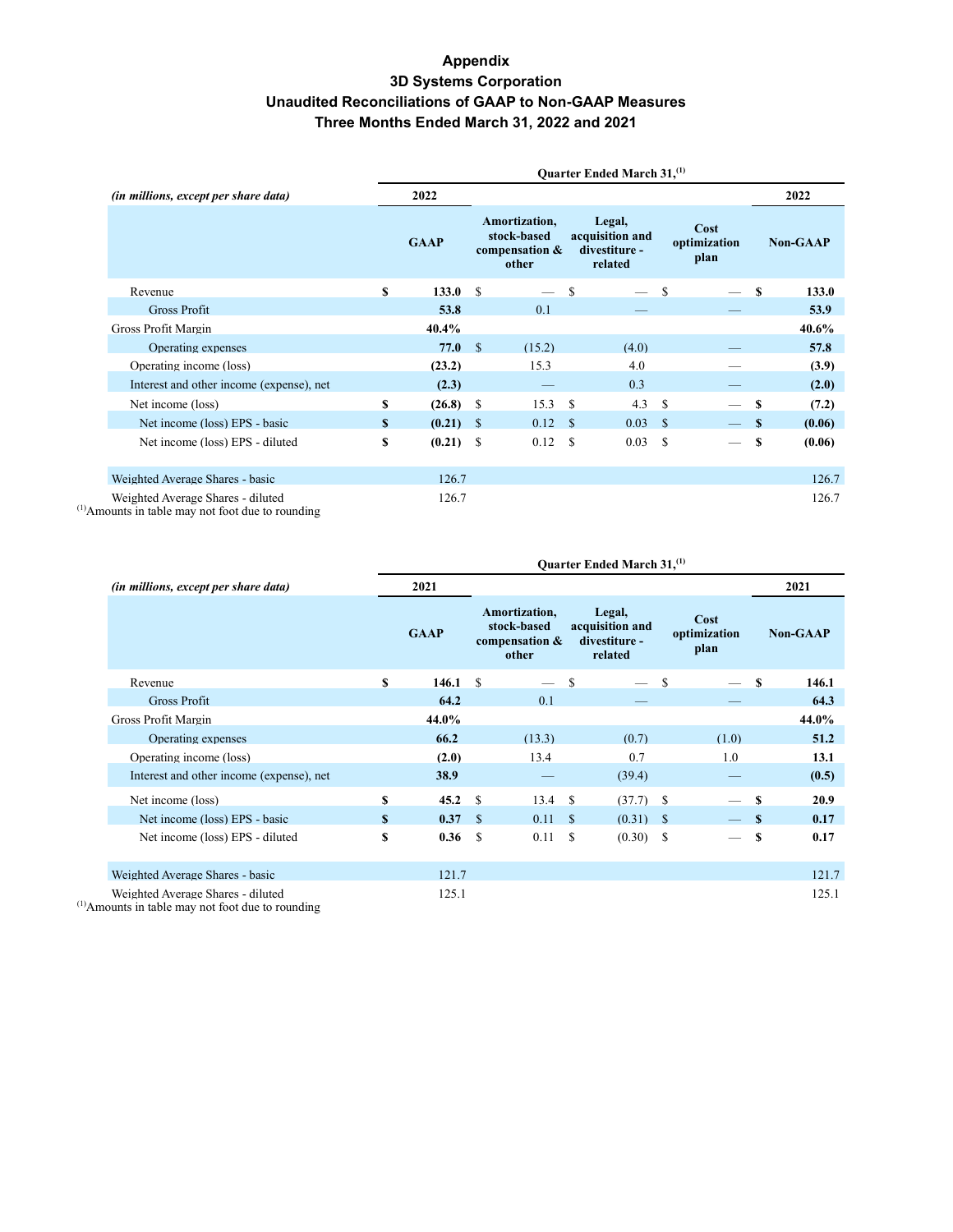#### 3D Systems Corporation Non-GAAP Operating Income to Adjusted EBITDA Reconciliation Three Months Ended March 31, 2022 and 2021

|                                                                                        |    | <b>Ouarter Ended March 31, (1)</b> |    |          |  |  |  |
|----------------------------------------------------------------------------------------|----|------------------------------------|----|----------|--|--|--|
| <i>(in millions)</i>                                                                   |    | 2022                               |    | 2021     |  |  |  |
| Revenue                                                                                |    | 133.0                              | S  | 146.1    |  |  |  |
| Non-GAAP Operating (loss) income                                                       |    | (3.9)                              |    | 13.1     |  |  |  |
| Depreciation                                                                           |    | 5.8                                |    | 6.7      |  |  |  |
| Adjusted EBITDA                                                                        | \$ | 1.9                                | \$ | 19.8     |  |  |  |
| Adjusted EBITDA Margin<br><sup>(1)</sup> Amounts in table may not foot due to rounding |    | 1.4 $%$                            |    | 13.6 $%$ |  |  |  |